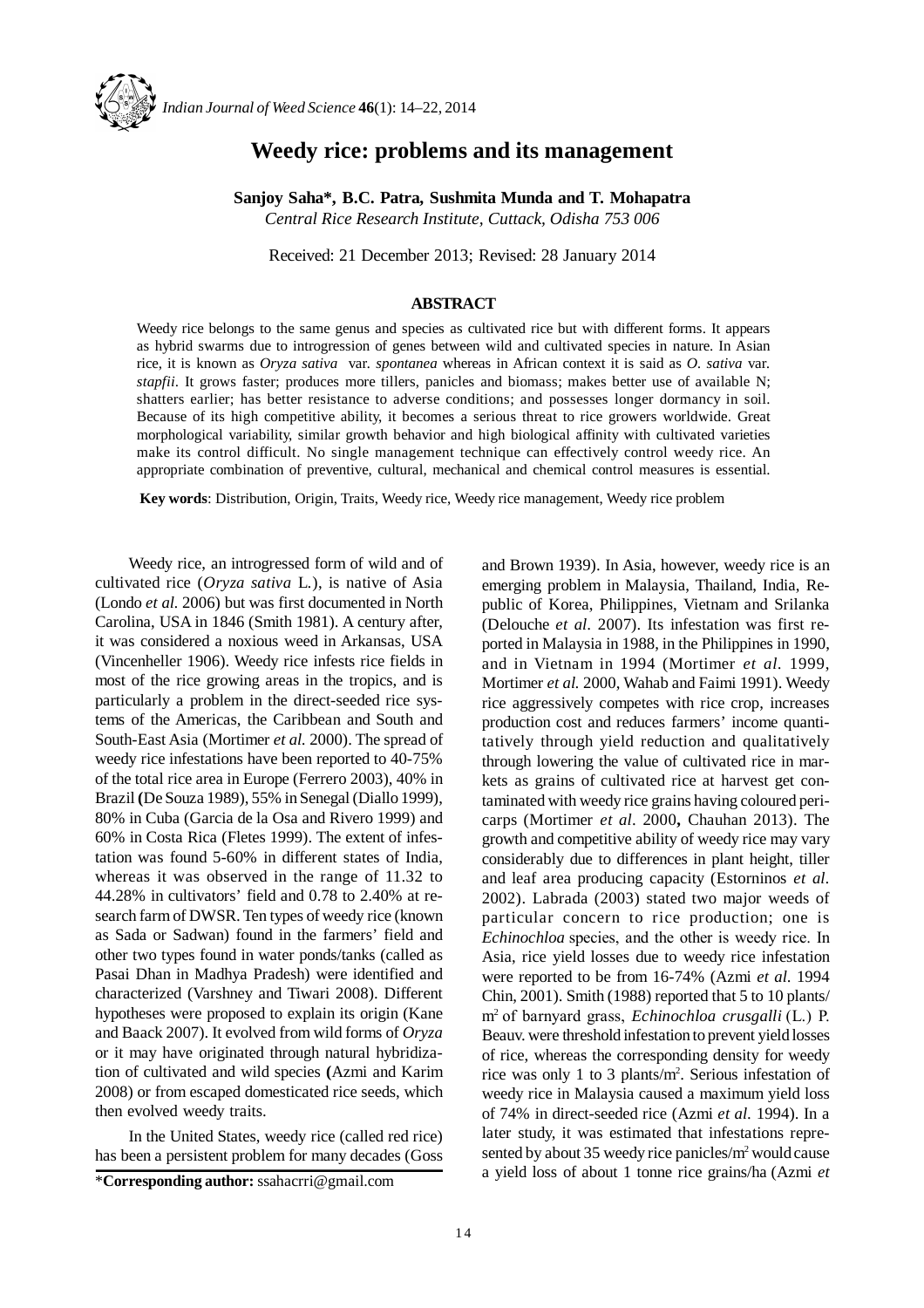*al*. 2005). In the United States, low weedy rice infestations  $(5 \text{ plants/m}^2)$  caused severe yield and quality losses in dry seeded rice, and also contaminated field with shattered grains of weedy rice (Diarra *et al.* 1985a). The threshold infestation of weedy rice to prevent yield losses of rice was 1-3 plants/m<sup>2</sup> (Smith 1988). Weedy rice at densities of 35 to 40 plants/m<sup>2</sup> can reduce yields of tall rice cultivars by 60% and short cultivars by 90%, which are much greater yield losses than with other grassy weeds such as bearded sprangletop [*Leptochloa fascicularis* (Lam.) Gray] (Smith 1983, Kwon *et al.* 1991). In India, infesaton was ranged from 5-60% in different states, therefore, considering mean of 10% infestation, the average loss in rice production in India was assessed to the extent of 9.15 million tones (Varshney and Tiwari 2008)

The spread of weedy rice became significant over the last 30 years due to large scale cultivation of semidwarf indica-type rice varieties. The spread has further aggravated due to use of commercial seeds that contain seeds of the weedy rice and through the machines used in rice cultivation specially the tillage implements and mechanical harvesters. The increase in weedy rice infestation in South-east Asia is closely associated with the increase in area under direct seeded rice (Delouche *et al.* 2007) and is a growing problem as this establishment method spreads in entire tropical Asia (Rao *et al.* 2007). Infestation of weedy rice is also reported to be higher in the no-till fields compared to the cultivated fields (Pyon *et al.* 2000).

The physical and physiological similarities of weedy rice to cultivated rice, adoption of direct seeded rice systems and the absence of standing water at the time of crop emergence in direct-sown rice fields, makes weedy rice infestation one of the most serious problems that farmers encounter during recent times (Azmi and Karim 2008, Chauhan and Johnson 2010, Chauhan 2012). Due to that reason, in some countries where direct seeding is already a common practice, farmers are reverting to mechanized transplanting to manage weedy rice. Selective herbicides to control weedy rice in conventional rice cultivation are not available and therefore, managing weedy rice is a challenging problem for farmers in Asia (Chauhan 2013). For farmers, it becomes a difficult-to-control, aggressive weed that increases the costs of production, reduces yield, lowers the market value of their crop and, where not controlled properly, can render the infested land unfit for rice production. Due to difficulties in controlling, it has been posing cancerous threat to the rice farmers of many South-east Asian countries (Karim *et al.* 2010).

## **Origin, sources and distribution of weedy rice**

The phylogenetic origin of the weedy forms is closely related to that of cultivated rice. Many weedy plants share most of the features of the two cultivated species *i.e.,* Asian rice (*Oryza sativa)* and African rice (*O. glaberrima)*. Wild species like *O. nivara*, *O. rufipogon* and *O. longistaminata* share the same genome 'AA' as cultivated rice and can easily be crossed with the cultivated *O. sativa* and *O. glaberrima* species. The wild *O. barthii* species (*O. breviligulata*) is considered to be the progenitor of African rice. In the distant past, different types of weedy rice were generated primarily through natural crossing between wild and cultivated rice species in areas where they grew (or still grow) sympatrically (Vaughan and Morishima 2003). While this type of crossing is still important in a few areas in Africa and Asia, most types of weedy rice elsewhere now arise from much closer crosses between the plants of cultivated varieties and those of the weedy rice that infest the crop. *Oryza rufipogon*, a wild perennial rice with a red pericarp, is endemic to South and Southeast Asia and both the weedy and cultivated rice are believed to have evolved from this wild species (Khush 1997, Londo *et al.* 2006). It is considered to be an ancestor of the *sativa* (AA) group of cultivated rice, *i.e. indica*, *japonica* and *javanica* types, and the likely donor of the red pericarp that is the common characteristic of the weedy red rice as well as selected red-pericarp lines of rice that have been and still are cultivated. In fact, some red rice accessions in the southern USA belong to the same genotypic cluster as its progenitor *O. rufipogon* (Vaughan *et al.* 2001).

The main sources of weedy rice are the contaminated seed stocks. However**,** several "delivery systems" other than seed stocks have been implicated in the spread of weedy rice. Harvesting equipment is a significant source of contamination of rice seed lots and rice fields with seeds of weedy rice (De Souza 1989, Smith 1992). Weedy rice seeds are also spread within fields and to other fields with mud adhering to the hooves and legs of animals, the wheels of carts, trucks and similar vehicles and in the movement of rice straw (Garcia de la Osa and Rivero 1999). Because the spikelets (grains) of many of the weedy rice phenotypes are pubescent and some have long, hispid awns, the seeds can be spread by adhering to the fur of domestic and wild animals and even the clothing of field workers.

In the United States of America, weedy rice (also known as red rice) infestations were reported as early as 1846 (Allston 1846). It is generally believed that red rice was introduced into the United States of America at a much earlier date as contaminants in imported seed rice in the states of North and South Caro-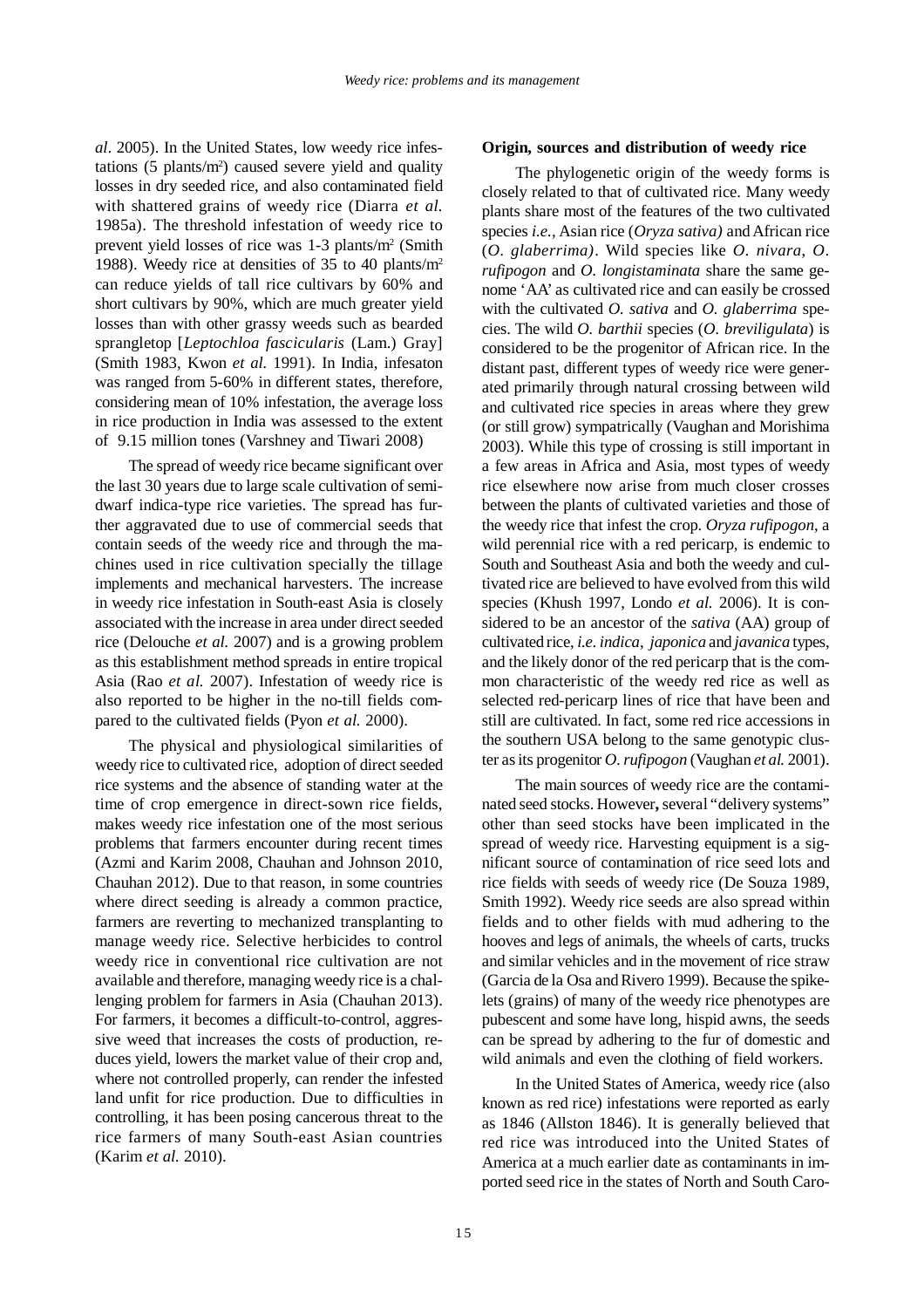lina in 1698 from the India subcontinent (Cragmiles 1978). As rice cultivation expanded, seeds were imported from several other countries including Japan in a search for better varieties. Indeed, weedy rice strains from Brazil, China (upper Yangtze River area), Japan and the United States of America belong to the same group called crop "mimics" with *indica* characteristics (Tang and Morishima 1996). The majority of present-day red rice accessions in the United States of America fall into the mimics' category (Vaughan *et al.* 2001). While in Latin America and the Caribbean region, the original sources of weedy rice are believed to be rice seeds imported from the United States of America (Dominguez 1999, Garcia de la Osa and Rivero 1999), Spain or through The Netherlands, France and Portugal from Asian suppliers for cultivation in their "New World" colonies. It was apparently introduced into Venezuela from the United States of America in the mid-1940s in imported rice seed stocks (Dominguez 1999).

In Cuba, it was probably introduced in rice seeds from the United States of America during the intensification of rice cultivation beginning in 1927, or perhaps even earlier from Spain during the colonial period (Garcia de la Osa and Rivero 1999). Southern European and other Mediterranean countries have not escaped the weedy rice problem. According to Vidotto and Ferrero (2005), shattering types of weedy rices were reported in Italian paddy fields early in the nineteenth century. Since the beginning of the twentieth century, weedy rices in Europe have been classified as *O*. *sativa* var*. sylvatica.* According to Ferrero and Vidotto (1999), red grain weedy rices began to be considered a significant problem when direct seeding replaced transplanting about 30 years ago. In Asia and West Africa, the origin of weedy rices were different from that in the Americas or Europe because they are the sites of the evolution and domestication of the two cultivated rice species, *O. sativa* in Asia and *O. glaberrima* in Africa, where there are other wild rice species, many of which are troublesome weeds, and where rice has been cultivated for thousands of years. In Egypt, the types of weedy rice (including red rices) appear to be more similar to those in the Americas and Asia than to those in West Africa and south of the Sahel.

#### **Important traits of weedy rice**

Weedy rice plants show a wide variability of anatomical, biological and physiological features (Tang and Morishima 1997, Vaughan *et al*. 2001). One group includes plants with a black hull, purple apex and long awns, showing evidence of wild traits while the other group has straw hull and apex, and no awn, mimicking cultivated varieties (Federici *et al*. 2001). The important traits of weedy rice that distinguish it from cultivated rice are rapid early growth; taller canopy; high tillering capacity; spreading growth habit with long, drooping leaves; tendency to lodge because of weak culm; voracious consumption of fertilizer; tolerance to shade, asynchronous maturation of grains; seed dehiscence; seed dormancy and a red pericarp (Burgos *et al*. 2006, Delouche *et al*. 2007). Identification of weedy rice is possible only after tillering when several morphological differences such as numerous, longer and more slender tillers, leaves often hispid on both surfaces, tall plants, pigmentation of several plant parts, easy seed dispersal after their formation in the panicle, are visible with respect to cultivated rice.

Weedy rice seems to have inherited the high reproductive capacity from modern rice varieties, and seed shattering and dormancy from wild rice, which contribute towards build up and persistence of its seed bank in the soil. The seeds of most weedy biotypes of *O. sativa* and *O. glaberrima* have pigmented pericarps due to the presence of varying levels of anthocyanin, cathekin, and catheolic tannins. Because of this reason, the term 'red rice' is commonly adopted in international literature to identify these wild plants. This term, however, does not seem very appropriate as redcoat grains are also present in some cultivated varieties, but also absent in various weedy forms. Milled japonica red rice showed greater variations in physicochemical properties than white kernel cultivars: their protein, amylose, and cooked rice hardness trended higher, while their paste and breakdown viscosities, and cooked rice stickiness were lower (Goto *et al*. 1996, Matsue *et al*. 1997). Total carbohydrates and starch contents of milled red rice from India, however, were lower than those of un-pigmented rice (Srinivas 1976).

During flowering, the florets opening of weedy rice begin between 08: 00 and 09: 00 am and continue at least one hour longer than that of the cultivated varieties. For this reason, cross-pollination is higher in weedy rice than in cultivated varieties. The flowering period in weedy rice (8-93 days) is usually longer than that of cultivated rice (7-22 days) biotypes (Longevin *et al*. 1990, Mongkolbunjong *et al*. 1999). Due to heterosis, hybrids were generally taller and more vigorous and began flowering 20-30 days later than the parent weedy plants. The seeds of weedy rice show a variable degree of dormancy (Gu *et al*. 2005). Viable weedy rice seeds with red pericarp may remain dormant up to two years or more. The longevity of the weedy rice seeds can last up to 12 years; however, it is largely influenced by burial depth (Thanh *et al*. 1999). Early seed shattering is another specific char-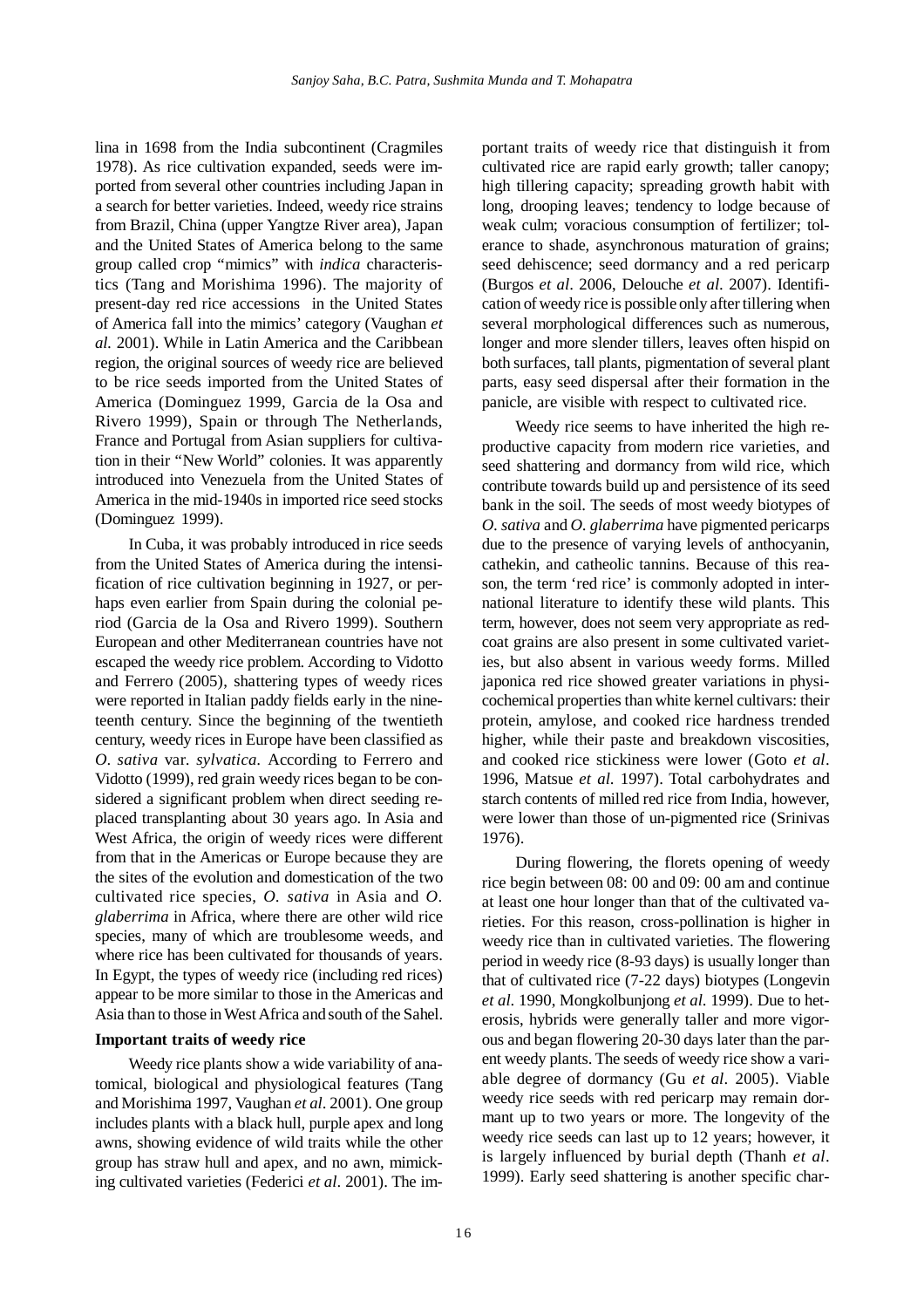acteristic of weedy rice (Azmi and Karim 2008). It starts 9 days after flowering and increases gradually up to 30 days until complete development of the panicle. In general, the shattered grains show a lower germinability up to 24 days after flowering, in comparison to that of non-shattered seeds of cultivated rice. The seeds that shattered after 15 days from flowering contained nearly filled and physiologically mature grains (Do Lago 1982). The shattered seeds required at least 70 days in favourable temperature and moisture conditions before germination starts.

#### **Recent threats to rice cultivation in India**

In India, *O. sativa f. spontanea* is considered a weedy species in cultivated rice fields. The country has been identified as the centre of origin of rice (Vavilov 1926), and many wild and weedy relatives are present in major rice-growing areas of the country. The Western Ghats region of South India is rich in biodiversity of wild *Oryza* species including *O. rufipogon, O. nivara, O. granulata, O. malampuzhaensis* and *O. officinalis* (Thomas *et al.* 2001). Similarly in Eastern India (e.g. eastern Uttar Pradesh, Madhya Pradesh, Bihar, Odisha, Manipur, Assam and West Bengal) where wild and weedy relatives are common, two wild species, *viz.O. nivara* and *O. rufipogon* are found abundantly in lowlands, swamps and marshes, in open ditches as well as in swampy grasslands. The world weedy rice types are classified into two distinct groups corresponding to *indica* and *japonica* cultivars (Suh *et al*. 1997) and the Indian weedy rice belongs to the *indica* group similar to the wild type which indicates that these weedy rice strains may have originated from hybridization between wild and cultivated rice.

Among the different wild species present in India, *O. nivara* and *O. rufipogon* share the same genome AA as cultivated rice and can easily be crossed with cultivated *O sativa*. (Olofsdotter *et al*. 2000). Due to this reason, weedy rice is now spreading rapidly in all the traditional rice growing regions of the country including South, West and western India, either through natural hybridization or through seed stocks admixing with weedy rice seeds. However, in North-western states of India (*e.g*. Haryana and Punjab), wild and weedy relatives are not present, thus, there are very low risks of development of weedy rice naturally. However, it may spread in this region through seed stocks from other contaminated regions as it happened earlier in many countries of the United States. Thomas (2009) reported that the rice production in India might fall drastically (by over 40%) in the next few years if the weedy rice infestation was not contained. About 24–32% infestation of weedy rice was

reported from Ranchi, Khunti and East Singhbhum areas of Jharkhand with an estimated yield loss of 10– 45% (Sharma and Upasani 2012). Recently, it was reported that weedy rice is prevalent in the areas where direct-sown rice has been practiced for a long time in the rainfed uplands as well as lowland rice ecosystems of eastern Uttar Pradesh, Bihar, Odisha, West Bengal, Assam, Manipur, and other hilly tracts of the North East. But, the threat will be much greater in irrigated rice systems, where direct-sown rice is being adopted by farmers on a large scale in view of the current challenges (Singh *et al.* 2013). Therefore, effective management strategies are needed to counter the weedy rice threat in the direct-sown rainfed lowlands as well as irrigated ecosystems of India.

### **Problems caused by weedy rice**

Weedy rice disperses in rice fields, and grows alongside cultivated rice, making its identification and control very difficult because of its similarity with cultivated rice at early vegetative stage. Growth and competitive ability of weedy rice may vary considerably due to differences in plant height, tiller and leaf area producing capacity (Estorninos *et al.* 2002). Blackhull weedy rice biotypes in the United States, for example, tillered 27% more and produced 18% more straw than straw-hull biotypes (Diarra *et al.* 1985b). Short varieties are usually more susceptible to weedy rice competition than tall ones. Interference between cultivated varieties and weedy rice begins three weeks after rice emergence. Compared to cultivated rice, weedy rice has a greater response to higher N rates, takes up more N, and higher N use efficiency for biomass production than cultivated rice (Burgos *et al.* 2006, Chauhan and Johnson 2011).

Tall weedy rice plants, besides shading cultivated rice, may lodge over the crop; (Caton *et al.* 1997) make crop harvesting more difficult and reduce rice yields. With heavy infestations, complete lodging of weedy rice may result in total yield loss of the rice crop (Azmi *et al.* 2000). In addition, weedy rice responded more strongly than cultivated rice to rising  $CO<sub>2</sub>$  level, with greater competitive ability, and subsequent negative effects on cultivated rice (Ziska *et al.* 2010). This suggests that with rising  $CO<sub>2</sub>$  level in future due to climate change, weedy rice may become a more serious problem than now. Another important characteristic of weedy rice is early shattering of the grain and ability to remain dormant in the soil for several years, thus assuring future infestations (Azmi and Karim 2008, Chauhan 2013). The early and heavy shattering of seeds as they mature in the inflorescence, is an important mechanism for its quick dispersal and distribution. These seeds can be transferred from heavily infested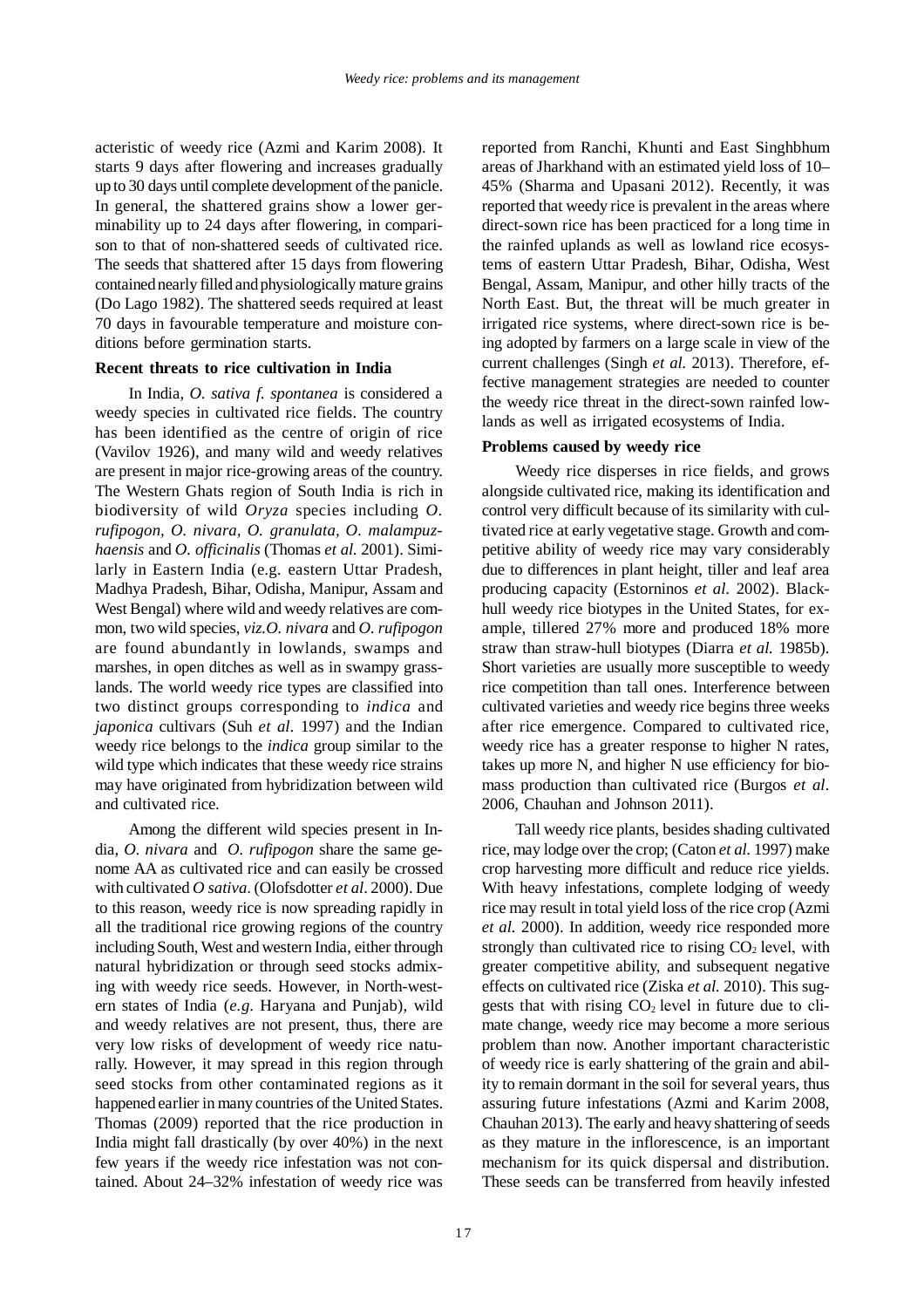field to neighboring fields by the combined harvester or other machines used in rice cultivation. It may also transmit by the commercial seeds contaminated with weedy rice.

## **Management of weedy rice**

Control of weedy rice is much more difficult because of its greater morphological variability, similar growth behavior, and high biological affinity with cultivated varieties. Due to this reason, control of weedy rice is expensive, time-consuming and usually does not lead to total eradication of the infestation. Incomplete control of the weed for a given year could lead to eliminating the results of several years of good control. An appropriate combination of different methods including preventative, cultural, mechanical, chemical and/or genetic practices can reduce the chances of weedy rice infestation.

## **Preventive management**

The first and most important step in reducing weedy rice infestation is the use of certified seeds or clean seeds from a known source that is free from weedy rice grains (Chauhan 2013). Farmers should inspect their fields regularly and must rogue weedy rice plants whenever these appear. Removal of weedy rice panicles by hand at heading/flowering stage helps to reduce weedy rice seed bank in soil. There is a need to increase awareness of weedy rice among farmers so that they are able to distinguish off type and weedy rice accessions from cultivated rice (Delouche *et al*. 2007). Closer watch on the species in new areas is needed to avoid its invasion, and such plants should be rogued out upon their initial appearance in the field. Use of clean machinery is another important aspect. The machine used for land preparation, sowing, harvesting and threshing should be cleaned if it is coming from infested fields. The canals, irrigation channels etc. should be cleared from infestations of wild/ weedy rice.

## **Cultural management**

Emergence of weedy rice could be suppressed by deep tillage that buries seed below 8.0 cm (Chauhan 2012b). However, shallow tillage operations should be done subsequently in the next few seasons to avoid bringing back the buried seeds on the soil surface. Adoption of 'Stale seed bed' technique has been reported to reduce weedy rice infestations (Delouche *et al*. 2007). In heavily infested areas, it should be repeated to incrementally deplete the soil seed bank of weedy rice. In the Mekong Delta, farmers broadcast pre-germinated rice seeds in 10-15 cm deep water (Luat 2000). This practice of 'water seeding' or 'wet seeding' buries weedy rice seeds in the soil and is not

able to emerge. In heavily infested areas, puddling the field combined with the presence of a thin layer of water over the well-leveled soil maintains the anaerobic conditions in the top soil and prevents weedy plants from becoming established (Diarra *et al.* 1985a, Vidotto and Ferrero 2000). Thus, 'manual or mechanical transplanting' could be a suitable alternative method of crop establishment to prevent weedy rice infestation. Transplanted seedlings will be more competitive against newly emerged weeds and weedy rice seedlings and it will be easy to distinguish cultivated rice seedlings from weedy rice seedlings. In addition, standing water/flooding in well-leveled soils at the time of transplanting limits weedy rice germination (Chin 2001, Azmi and Karim 2008, Chauhan 2012a, b). In a study in Italy, winter flooding between rice crops resulted in greater reduction of weedy rice seeds on the soil surface as compared to fields left dry between rice crops (Fogliatto *et al.* 2010).

Use of high seeding rates not only suppress weedy rice in highly infested fields but also ensure against uncertainty in crop establishment (Chauhan 2013). Seeding rate greater than 150 kg/ha was adopted in some weedy rice infested areas in Malaysia to reduce the problem of weedy rice (Azmi and Karim 2008). Again, row crops will have an advantage over broadcast crops as weedy rice emerging between the rows can easily be distinguished and pulled out (Chauhan, 2012a). Sowing of rice in rows also helps to remove the weedy rice seedlings grown between the rows by using mechanical tools like finger weeder or cono weeder. There is a strong-felt need by the farmers in eastern India for growing purple base rice cultivars in weedy rice infested areas (Tewari 2008). High yielding purple stemmed (base) cultivars with green foliage can also be used to get rid of weedy rice infestations. Green manuring by *Sesbania* sp. in rainfed lowlands helps in successfully smothering weedy rice (Labrada 1997). Proper crop rotation by growing soybean, groundnut, maize, wheat, sunflower, sorghum, mungbean etc. would help to suppress weedy rice as cultivation practices of these crops act like an alternative herbicide treatment (Watanabe *et al.* 1998).

## **Chemical control**

The close anatomical and physiological similarity to cultivated varieties makes the control of weedy rice plants with selective post-emergence herbicides very difficult. The most successful management technique is based on application of pre-emergence herbicides before crop sowing/planting. In continued flooded monocultures, an effective management of weedy rice can achieve by adoption of stale seed bed technique followed by spraying of the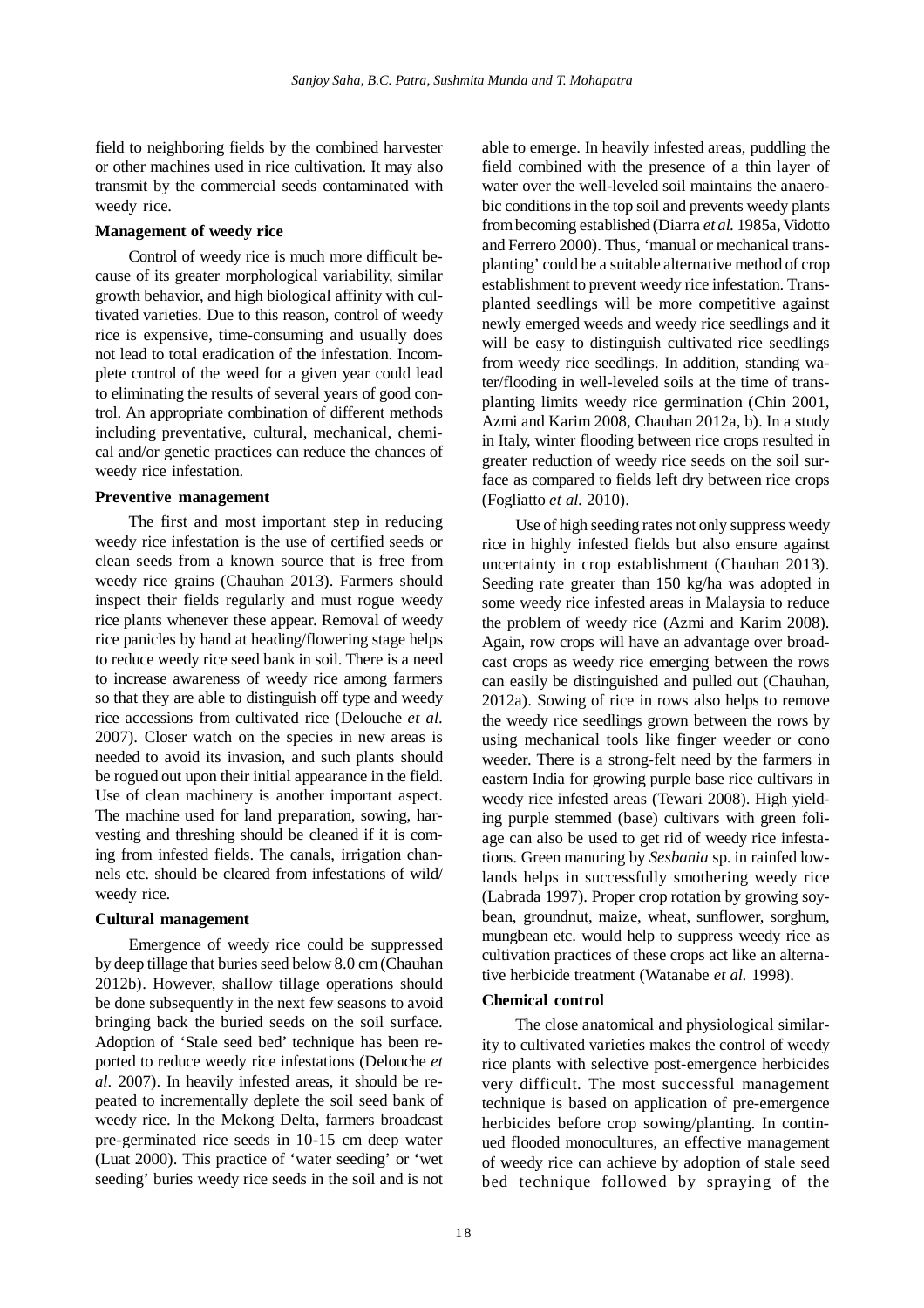graminicides, *viz.* dalapon (12 kg/ha), clethodim (0.2 kg/ha) and cycloxydim (0.6-0.8 kg/ha) or non-selective herbicides, *viz.* glyphosate (1-1.5 kg/ha), glufosinate ammonium (0.5-0.7 kg/ha), paraquat (0.8 kg/ha) and oxyfluorfen (0.8 kg/ha) once the weeds have reached 2-3-leaf stage (Vidotto *et al.* 1998). In rice field, it was observed that pre-sowing application of anti-germinative herbicides, *viz.* molinate at 7.2 kg/ha or butylate at 4.2 kg/ha are found effective to prevent germination of weedy rice seeds (Vidotto *et al.* 1998). However, these herbicides need to immediately be incorporated into the soil to avoid volatilization. In Malaysia, it was found that application of pretilachlor (1.5-2.0 kg/ha) just before or after tillage in standing water reduced weedy rice seed bank (Azmi *et al*. 2004). In Thailand too, application of pretilachlor by dripping the concentrate or slightly diluted product directly into the water during last leveling offered an effective control of weedy rice (Allard *et al*. 2005). Herbicides like oxadiazon and metolachlor may also provide effective control of weedy rice, but to avoid any phytotoxic effect on rice, these herbicides should be applied at least 15 days before rice sowing (Eleftherohorinos and Dhima 2002). Spraying of Maleic hydrazide on weedy rice plants at the heading stage helps in reducing seed viability. However, it should be done before milkystage of cultivated rice to avoid its negative effects on the yield and seed viability (Noldin and Cobucci 1999).

## **Genetic and biotechnological approach**

Dilday *et al.* 1995 suggested that the problem of weedy rice can be tackled by the introduction of herbicide-resistant varieties which allow the selective postemergence control of weedy rice infestation. The introduction of herbicide-resistant Clearfield rice (IMI rice), a mutant developed by radioactive bombardment of a conventional rice plant, made selective control of weedy rice possible with the use of imazethapyr and imazamox (Webster and Masson 2001). This herbicide has proved to be effective against weedy rice and other rice weeds when applied twice at 70 kg/habefore flooding and oneapplication of imazamox (45 g/ha) during mid season to control weedy rice and other weeds(Avila *et al.* 2005, Levy *et al.* 2006, Ottis *et al.* 2004, Steele 2002). But there is great concern about its sustainability because of the potential evolution of herbicide-resistant weedy rice populations either via gene flow from IMI rice to weedy rice (Shivrain *et al.* 2007, 2008) or increased herbicide selection pressure on the weed. An out-crossing between IMI herbicideresistant rice and weedy rice has been discovered in Arkansas (Schultz 2004). Therefore, IMI rice should

not be planted in two growing seasons in a row to ensure the longevity of this technology. Additional reduction of the weed can be achieved using herbicides with different action mechanisms or with cultural and mechanical weed control means. Crop or rice cultivar rotation has an important role in preserving the usefulness of IMI.

Herbicide tolerance has been the predominant trait of genetically modified (GM) crops since their commercialization. The genetically modified herbicide tolerant (GMHT) rice could be an effective means for weed control, especially for the management of rapid emergence of weedy rice. Many have concerns that GMHT rice would bring reduction of biodiversity, and then affect the balance of agro-ecosystem; that exogenous gene of GMHT rice would escape to cultivated rice, weedy rice and its wild relatives through gene flow; and also that GHMT rice would become a weed or invasive natural habitats. To meet people's demand of food and ensure safety to people and environment, the research about the possible effects of GHMT rice on biodiversity is urgent and important (Jiang *et al.* 2010).

With current crop management practices, including direct seeding of rice, weedy rice infestations are likely to increase and will threaten sustainability of production systems in the country. Due to their high competitive ability, these weeds can remarkably affect rice yields. No selective herbicide is available to manage weedy rice in rice fields (Chauhan 2012). Multiple approaches need to be integrated to reduce weedy rice infestations in fields as farmers usually fail to reduce weedy rice populations using a single method of control (Saha *et al.* 2013). Further research is, therefore, urgently needed to determine the impact of different tillage systems, appropriate time and duration of flooding, the use of rice cultivars capable of emerging in anaerobic conditions, and herbicide practices on weedy rice growth and control. Integrated crop management practices with varietal aspects, such as crop plant density (seeding rate), narrow row spacing, weed competitive cultivars with good initial vigour and purple base rice varieties for easy identification of weedy rice in crop fields need to be evaluated for effective weedy rice management (Chauhan 2012).

#### **REFERENCES**

- Allard JL, Pradith W, Kotzian RK. 2005. New application technique of pretilachlor/fenclorim for weedy tice control in direct seeded wet sown rice in South-east Asia. *Proceedings of 20th Asian-Pacific Weed Science Society Conference.* Ho Chi Minh City, Vietnam.
- Allston RFW. 1846. The rice plant. *DeBow's Review* **1**: 320- 356.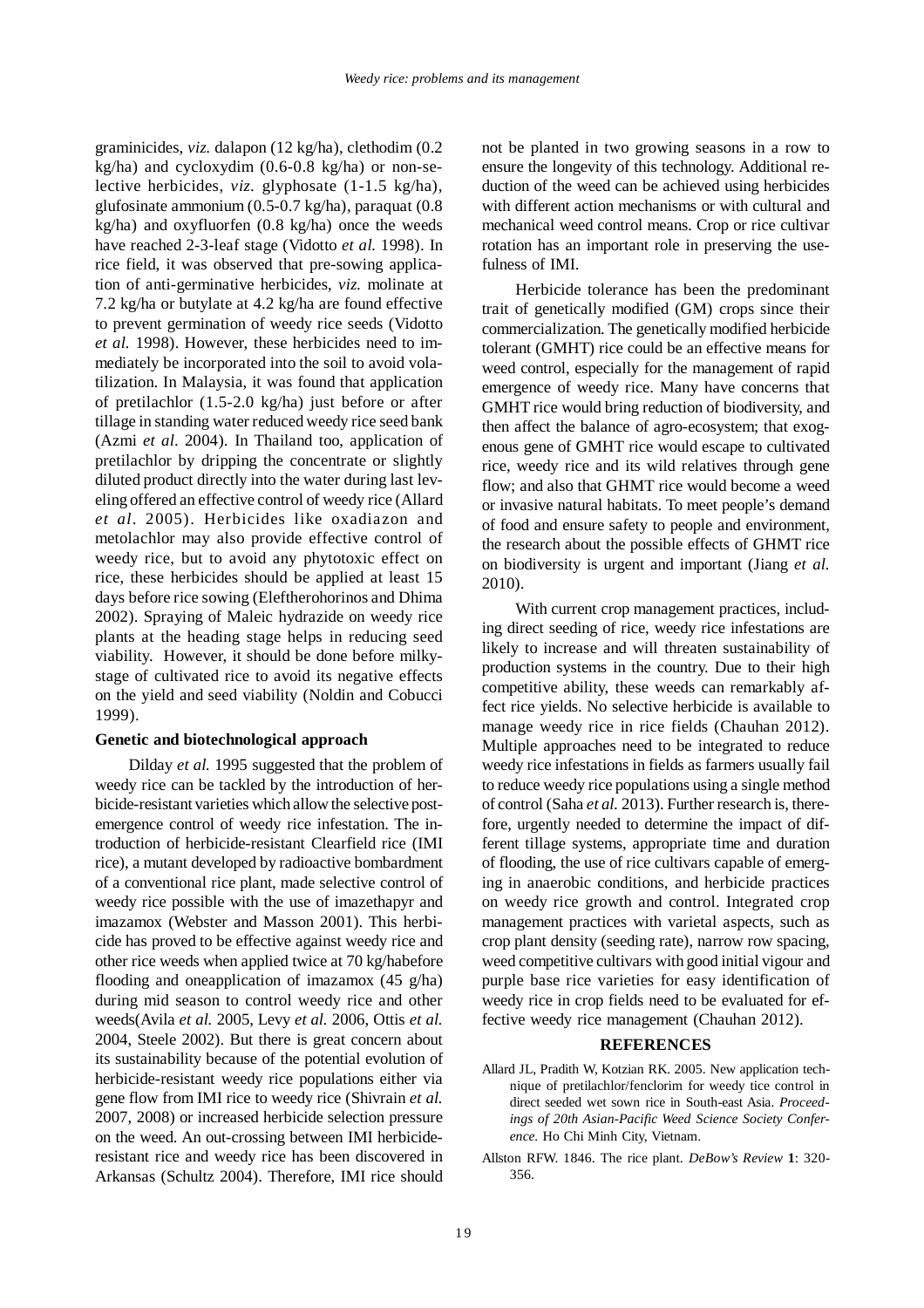- Avila LA, Senseman SA, McCauley GN, Chandler JM and O'Barr JH. 2005. Effect of flood timing on red rice (*Oryza* spp.) control with imazethapyr applied at different dry-seeded rice growth stages. *Weed Technology* **19**: 476-480.
- Azmi M, Abdullah MZ, Mislamah B and Baki BB. 2000. Management of weedy rice (*Oryza sativa* L.): the Malaysian experience, pp.91-96. In:.*Wild and Weedy Rice in Rice Ecosystems in Asia-A Review.* (Eds.) BakiBB, Chin DV and Mortimer M). International Rice Research Institute, Philippines.
- Azmi M, Muhamad H and Johnson DE. 2005. Impact of weedy rice infestation on rice yield and influence of crop establishment technique, pp. 507-513. In: *Proceedings of the 20th Asian-Pacific Weed Science Society Conference.* Ho Chi Minh City, Vietnam.
- Azmi M, Watanabe H, Abdullah MZ and Zainal AH. 1994. *Padiangin*, an emerging threat to direct-seeded rice, pp. 29-36. In: *Proceedings of the Malaysian Congress of Science and Technology.* Organized by Confederation of Scientific and Technological Association in Malaysia, Kuala Lumpur.
- Azmi M and Karim SMR. 2008. *Weedy Rice-Biology, Ecology and Management*. Kuala Lumpur, Malaysia: Malaysian Agricultural Research and Development Institute (MARDI). MARDI Publication;56 p.
- Burgos NR, Norman RJ, Gealy DR and Black H. 2006. Competitive N uptake between rice and weedy rice. *Field Crops Research* **99**: 96-105.
- Caton BP, Foin TC and Hill JE. 1997. Phenotypic plasticity of *Ammannia* spp. in competition with rice. *Weed Research* **37**:33-38.
- Chauhan BS, Johnson DE. 2010. Weedy rice (*Oryza sativa* L.) I. Grain characteristics and growth response to competition of weedy rice variants from five Asian countries. *Weed Science* **58**: 374-380.
- Chauhan BS and Johnson DE. 2011*.*Competitive interactions between weedy rice and cultivated rice as a function of added nitrogen and the level of competition. *Weed Biology and Management* **11**: 202-209.
- Chauhan BS. 2012. Weedy rice (*Oryza sativa*L.). II. Response of weedy rice to seed burial and flooding depth. *Weed Science* **60**: 385-388.
- Chauhan BS. 2013. Strategies to manage weedy rice in Asia. *Crop Protection* **48**: 51-56.
- Chin DV. 2001.Biology and management of barnyardgrass, red sprangletop and weedy rice.*Weed Biology and Management* **1**: 37-41.
- Cragmiles JP. 1978. Introduction, pp. 5-6. In: *Red Rice: Research and Control* (Eds. Eastin EF). Texas Agri. Exp. Stat. Bull., B-1270.
- De Souza PR. 1989. Arrozvermelho: unagrandeproblema. Lavoura Arrozeira **42**: 30-31.
- Delouche JC, Burgos NR, Gealy DR, de San Martin DZ and Labrada R. 2007. *Weedy Rices-Origin, Biology, Ecology and Control*. Rome: FAO Plant Production and Protection Paper 188.
- Diallo S.1999. Probleme pose par le riz rouge en riziculture au Senegal, p.155. In: *FAO Global Workshop on Red Rice Control*. Report of Workshop, 30 August–3 September, 1999, Varadero, Cuba. Plant Production and Protection Division, Rome.
- Diarra A, Smith RJ Jr, and Talbert RE. 1985a. Interference of red rice (*Oryza sativa* L.) with rice (*O. sativa* L.). *Weed Science* **33**: 644-649.
- Diarra ARJ, Smith RJ and Talbert RE. 1985b. Red rice (*Oryza sativa* L.) control in drill seeded rice (*Oryza sativa* L.). *Weed Science* **33**: 703-707.
- Dilday RH, Jalaluddin M and Price M. 1995. Tolerance in rice to glyphosate and sulfosate, pp.192-193. In:*Proceedings of International Symposium on Weed and Crop Resistance to Herbicides.* Cordoba, Spain.
- Do Lago AA. 1982. *Characterization of red rice (Oryza sativa L.) phenotypes in Mississippi*. Mississippi State University, USA. (Ph.D. dissertation).
- Dominguez AO. 1999. Situacion del arrozrojo en Venezuela, pp. 59–65. In: FAO *Global Workshop on Red Rice Control*. Report of Workshop, 30 August – 3 September, 1999, Varadero, Cuba. Plant Production and Protection Division, Rome.
- Eleftherohorinos IG and Dhima KV. 2002. Red rice (*Oryza sativa* L.) control in rice (*O. sativa* L.) with pre-emergence and post-emergence herbicides. *Weed Technology* **16**: 537- 540.
- Estorninos LE, Gealy DRJr and Talbert RE. 2002. Growth response of rice (*Oryza sativa*) and red rice *(O. sativa*) in a replacement series study. *Weed Technology* **16**: 401-406.
- Federeci MT, Duncan V and Norihiko T. 2001. Analysis of Uruguayan weedy rice genetic diversity using AFLP molecular markers. *Electronic Journal of Biotechnology* **4**(3): 234-243.
- Ferrero A. 2003. Weedy rice, biological features and control. Weed management for developing countries. In: *FAO Plant Products Paper* **120**(1): 89-107.
- Ferrero A and Vidotto F. 1999. Red rice control in rice pre- and post-planting, pp.95-107. FAO *Global Workshop on Red Rice Control*. Report of Workshop, 30 August – 3 September, 1999, Varadero, Cuba. Plant Production and Protection Division, Rome.
- Fletes MS. 1999. Evaluacion de la malezaarrozrojo (*Oryza sativa)* en lasprincipaleszonasarroceras de Nicaragua, pp. 41- 44. In: FAO *Global Workshop on Red Rice Control*. Report of Workshop, 30 August – 3 September, 1999, Varadero, Cuba. Plant Production and Protection Division, Rome.
- Fogliatto S, Vidotto F and Ferrero A. 2010. Effects of winter flooding on weedy rice (*Oryza sativa* L.). *Crop Protection* **29**: 1232-1240.
- Garcia de la Osa JG and Rivero LE. 1999. El arrozrojo. Estudios y perspectives de sumanejo en la produccionarrocera Cubana, pp. 25-31. In: *FAO Global workshop on red rice control*. Report of Workshop, 30 August - 3 September 1999, Varadero, Cuba. Plant Production and Protection Division, Rome.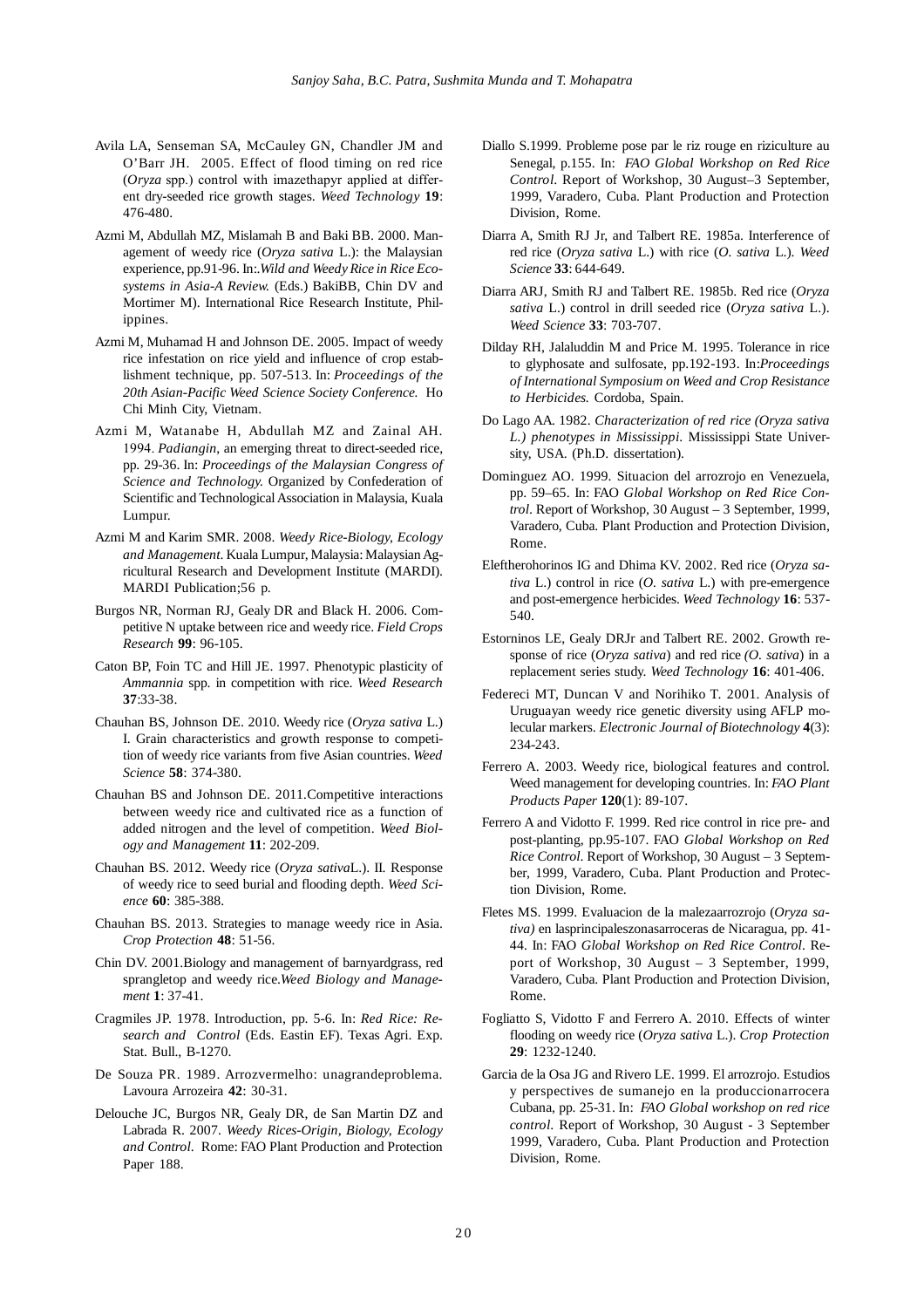- Goto M, Murakami Y and Yamanaka H. 1996. Comparison of palatability and physicochemical properties of boiled rice among red rice, Koshihikari, and Minenishiki. *Nippon Shokuhin Kagaku Kogaku Kaishi* **43**: 821-824.
- Goss WL and Brown E. 1939. Buried red rice seed. *Journal American Society of Agronomy* **31**: 633-637.
- Gu XY, Kianian SF and Foley ME. 2005. Seed dormancy imposed by covering tissues interrelates to shattering and seed morphological characteristics in weedy rice. *Crop Science* **45**: 948-955.
- Jiang, Xianbin, Wu, Xingrong and Xiao, Guoying. 2010. Effects of genetically modified herbicide-tolerant (GMHT) rice on biodiversity of weed in paddy fields. *African Journal of Biotechnology* **9**(21): 3122-3130.
- Kane NC and Baack EJ 2007. Hybridization and the origin of weedy rice. *Molecular Ecology* **16**: 4423-4425.
- Karim SMR, Zainal A, Mashhor M and Azmi M. 2010. Weedy rice: Cancerous threat to rice growers of Malaysia. *National Rice Conference 2010*, held at Swiss Garden Golf Resort & Spa, DamaiLaut, Lumut, Perak, Malaysia from 28-30 June 2010.
- Khush GS. 1997. Origin, dispersal, cultivation and variation of rice. *Plant and Molecular Biology* **35**: 25-34.
- Kwon SL, Smith RJJr and Talbert RE. 1991. Interference of red rice (*Oryza sativa* L.) densities in rice (*O. sativa* L.). *Weed Science* **39**: 169-174.
- Labrada R. 2003. The need for improved weed management in rice, pp. 310-324. In: *Proceedings of the 20th Session of the International Rice Commission*. Bangkok, Thailand.
- Levy RJ, Levy Jr, Bond JA, Webster EP, Griffin JL and Linscombe SD. 2006. Effect of cultural practices on weed control and crop response in imidazolinone-tolerant rice. *Weed Technology* **20**: 249-254.
- Londo J, Chiang Y, Hung K, Chiang Y and Schall B. 2006. Phytogeography of Asian wild rice, *Oryzarufipogon,* reveals multiple independent domestications of cultivated rice, *Oryza sativa. PNAS Proceedings of the National Academy of Science (UAS)* **103**: 9578-9583.
- Longevin SA, Clay K and Grace JB. 1990. The incidence and effects of hybridization between cultivated rice and its related weed red rice (*Oryza sativa* L.). *Evolution* **44**: 1000-1008.
- Luat NV. 2000. Integrated weed management and control of weeds and weedy rice in Vietnam, pp. 1-3. In: *Preceedings of the Wild and Weedy Rice in Rice Ecosystems in Asia - A Review* (Eds. Baki BB, Chin DV and Mortimer M). International Rice Research Institute, Los Baños (Philippines).
- Matsue Y, Hiramatsu M, Ogata T and Odahara K. 1997. Physicochemical properties of Japanese native red-kernelled non-glutinous rice cultivars of the japonica type. *Nippon Sakumotsu Gakkai Kiji* **66**: 647-655.
- Mongkolbunjong P, Juntakool S and Hyakutake H. 1999. Some agronomic characteristics and seed dormancy study of 12 wild rice (*Oryzarufipogon*) accessions from different origins *Proceeding of 17th Asian Pacific Weed Science Society Conference*.
- Mortimer M, Pandey S and Piggin C. 2000. Weedy rice: approaches to ecological appraisal and implications for research priorities, pp. 97-105. In: *Preceedings of the Wild*

*and Weedy Rice in Rice Ecosystems in Asia - A Review* (Eds. Baki BB, Chin DV and Mortimer M). International Rice Research Institute, Los Baños (Philippines).

- Noldin JA and Cobucci T. 1999. Red rice infestation and management in Brasil, pp. 9-13. In: FAO *Global Workshop on Red Rice Control*. Report of Workshop, 30 August– 3 September, 1999, Varadero, Cuba. Plant Production and Protection Division, Rome.
- Olofsdotter M, Valverde BE and Madsen KH. 2000. Herbicide resistant rice (*Oryza sativa* L.): Global implications for weedy rice and weed management. *Annals of Applied Biology* **137**: 279-295.
- Ottis BV, O'Barr JH, McCauley GN and Chandle JM. 2004. Imazethapyr is safe and effective for imidazolinone-tolerant rice grown on coarse-textured soils. *Weed Technology* **18**: 1096-1100.
- Pyon JY, Kwon WY and Guh JO. 2000. Distribution, emergence, and control of Korean weedy rice, pp. 37-40. In: *Preceedings of the Wild and Weedy Rice in Rice Ecosystems in Asia - A Review* (Eds. Baki BB, Chin DV and Mortimer M). International Rice Research Institute, Los Baños, Philippines.
- Rao AN, Johnson DE, Sivaprasad B, Ladha JKand Mortimer AM. 2007. Weed management in direct-seeded rice. *Advances in Agronomy* **93**: 153-255.
- Saha S, Patra BC, Munda S and Rao KS. 2013. *Weedy Rice a Threat to Rice Farming and its Control*. CRRI Research / Technical Brief-02.CRRI, Cuttack, India.
- Schultz B. 2004. Guidelines help protect Clearfield. Available at deltafarmpress. com/mag/farming\_ guidelines\_help\_ protect/index.html).
- Second G. 1991. Report on *Oryzaofficinalis* as a weed and a new genome 'A' weed which appeared last year, p. 5. Report *on observations made on a trip to San Jose area* (Occidental Mindoro), weekend of 19-20 October 1991. Los Ban˜os, Laguna, Philippines: International Rice Research Institute.
- Sharma AR and Upasani RR. 2012. Birsa Agricutlural University, Ranchi, pp. 34–43. In: *Annual Progress Report of All India Coordinated Research Programme on Weed Control*.
- Shivrain VK, Burgos NR, Anders MM, Rajguru SN, Moore J and Sales MA. 2007. Gene flow between Clearfield rice and red rice. *Crop Protection* **26**: 349-356.
- Shivrain VK, Burgos NR, Gealy DR, Moldenhauer KAK and Baquireza CJ. 2008. Maximum out crossing rate and genetic compatibility between red rice (*Oryza sativa* L.) biotypes and Clearfield rice. *Weed Science* **56**: 807-813.
- Singh K, Kumar V, Yashpal, SaharawatGM, Ladha JK and Chauhan BS. 2013. Weedy rice: An emerging threat for direct-seeded rice production systems in India. *Rice Research*. **1**(1): 106.
- Smith RJ Jr. 1981. Control of red rice (*Oryza sativa* L.) in waterseeded rice (*O. sativa* L.)*. Weed Science* **29**: 663-666.
- Smith RJ Jr. 1983. Competition of bearded sprangletop (*Leptochloafascicularis*) with rice (*Oryza sativa* L.). *Weed Science* **31**: 120-123.
- Smith RJ Jr. 1988. Weed thresholds in southern U.S. rice (*Oryza sativa* L.). *Weed Technology* **2**: 232-241.